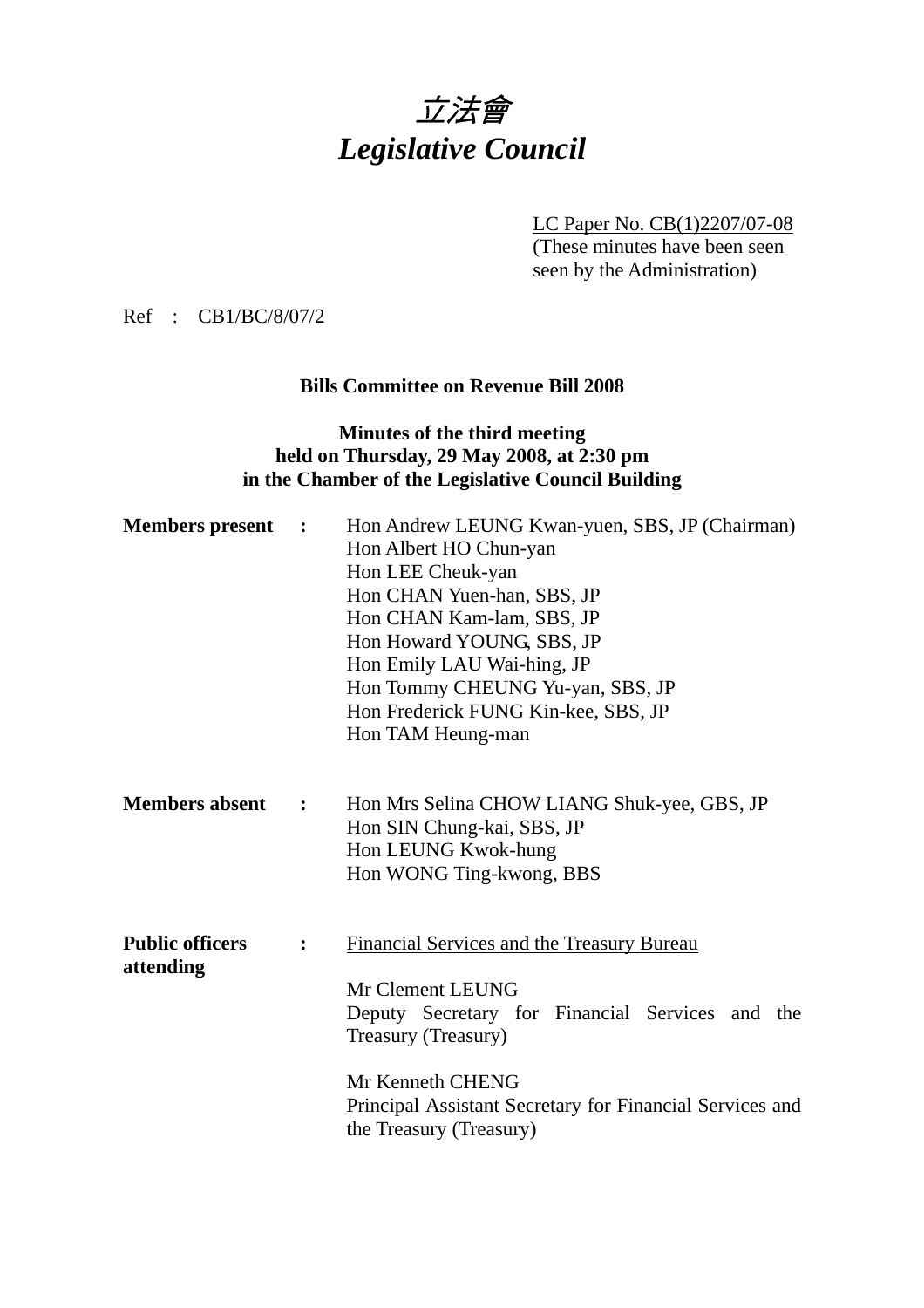|                             | Mr CHIU Kwok-kit<br><b>Assistant Commissioner (Unit One)</b>               |
|-----------------------------|----------------------------------------------------------------------------|
|                             | Mr YIM Kwok-cheong<br>Senior Assessor (Research) 1                         |
|                             | Mr TAM Tai-pang<br>Senior Assessor (Special Duty)                          |
|                             | <b>Environmental Protection Department</b>                                 |
|                             | Mr TANG Kin-fai<br><b>Assistant Director</b><br>(Environmental Compliance) |
|                             | <b>Electrical and Mechanical Services Department</b>                       |
|                             | Mr MAK Ka-chun<br><b>Acting Chief Engineer</b>                             |
|                             | Department of Justice                                                      |
|                             | Mr Michael LAM<br><b>Senior Assistant Law Draftsman</b>                    |
| <b>Clerk in attendance:</b> | <b>Miss Polly YEUNG</b><br>Chief Council Secretary (1)5                    |
| <b>Staff in attendance:</b> | Ms Connie FUNG<br>Assistant Legal Adviser 3                                |
|                             | Ms Rosalind MA<br>Senior Council Secretary (1)8                            |

Action

Inland Revenue Department

Deputy Commissioner (Technical)

Mr CHU Yam-yuen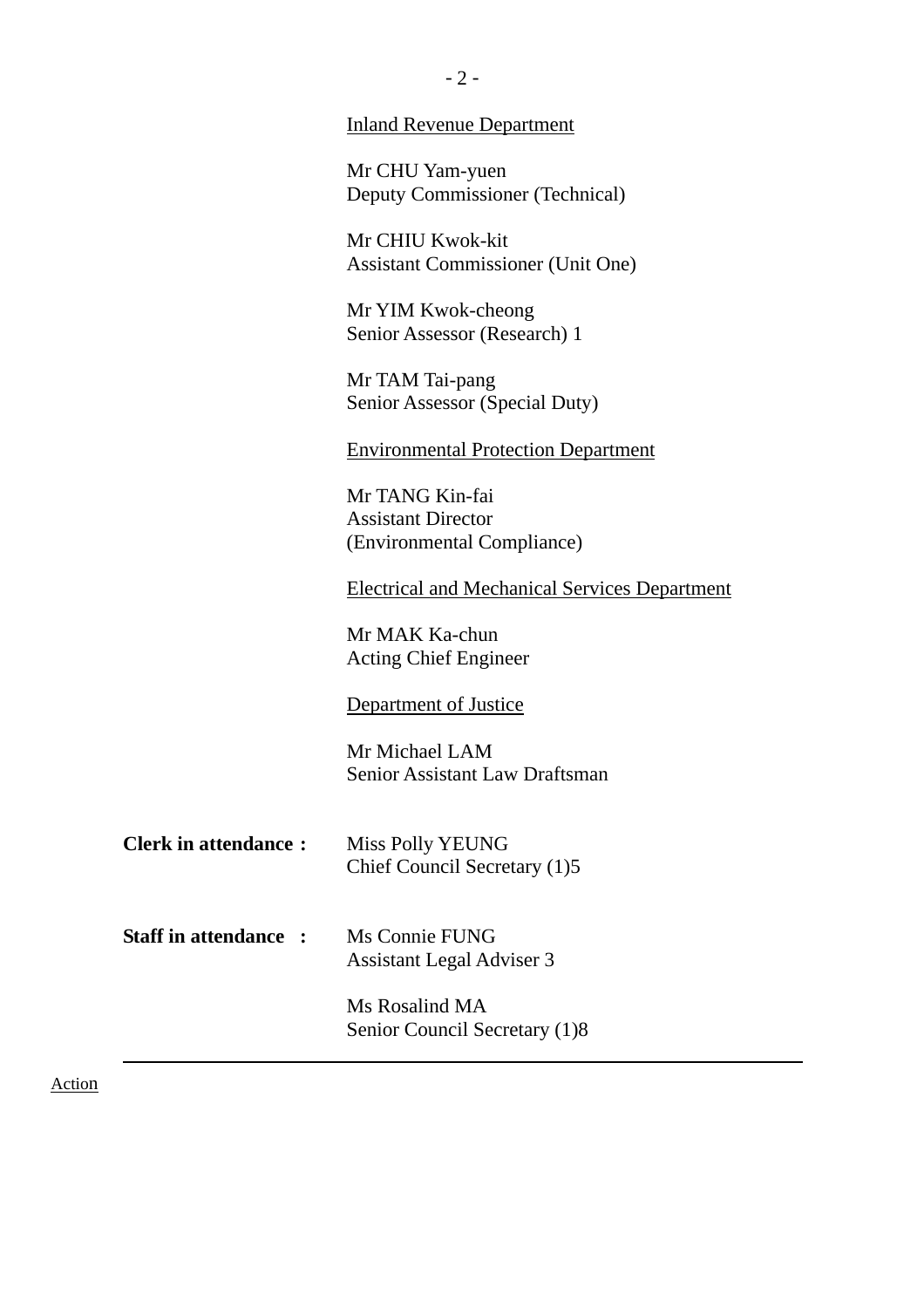**I Confirmation of minutes and matters arising** 

(LC Paper No. CB $(1)1628/07-08$  -Minutes of meeting on 16 May 2008)

The minutes of the meeting held on 16 May 2008 were confirmed.

## **II Meeting with the Administration**

Submissions from organizations not attending the meeting

| (LC Paper No. CB(1)1678/07-08(01)                        | — Federation<br>Hong<br>Kong<br>of<br>Industries                                                                                         |
|----------------------------------------------------------|------------------------------------------------------------------------------------------------------------------------------------------|
| LC Paper No. $CB(1)1678/07-08(02)$                       | - Hong Kong General Chamber of<br>Commerce                                                                                               |
| LC Paper No. $CB(1)1678/07-08(03)$                       | — The<br>Society of<br>Chinese<br><b>Accountants &amp; Auditors</b>                                                                      |
| LC Paper No. CB(1)1685/07-08(01)                         | — The Taxation Institute of Hong<br>Kong                                                                                                 |
| LC Paper No. $CB(1)1685/07-08(02)$                       | — The Hong Kong Institution of<br>Engineers)                                                                                             |
| Follow-up to issues raised at the meeting on 20 May 2008 |                                                                                                                                          |
| (LC Paper No. CB(1)1627/07-08(01)                        | - List of follow-up actions arising<br>from the meeting held on 20 May<br>2008 prepared by the Legislative<br><b>Council Secretariat</b> |
| LC Paper No. CB(1)1627/07-08(02)                         | — Administration's response<br>to<br>members' views<br>and concerns<br>raised at the meeting held on 20<br>May 2008)                     |
| Clause-by-clause examination of the Bill                 |                                                                                                                                          |
| (LC Paper No. CB(3)563/07-08                             | -The Bill                                                                                                                                |
| LC Paper No. CB(1)1578/07-08(03)                         | — Marked-up copy of the<br>Bill<br>prepared by the Legal Service                                                                         |

Division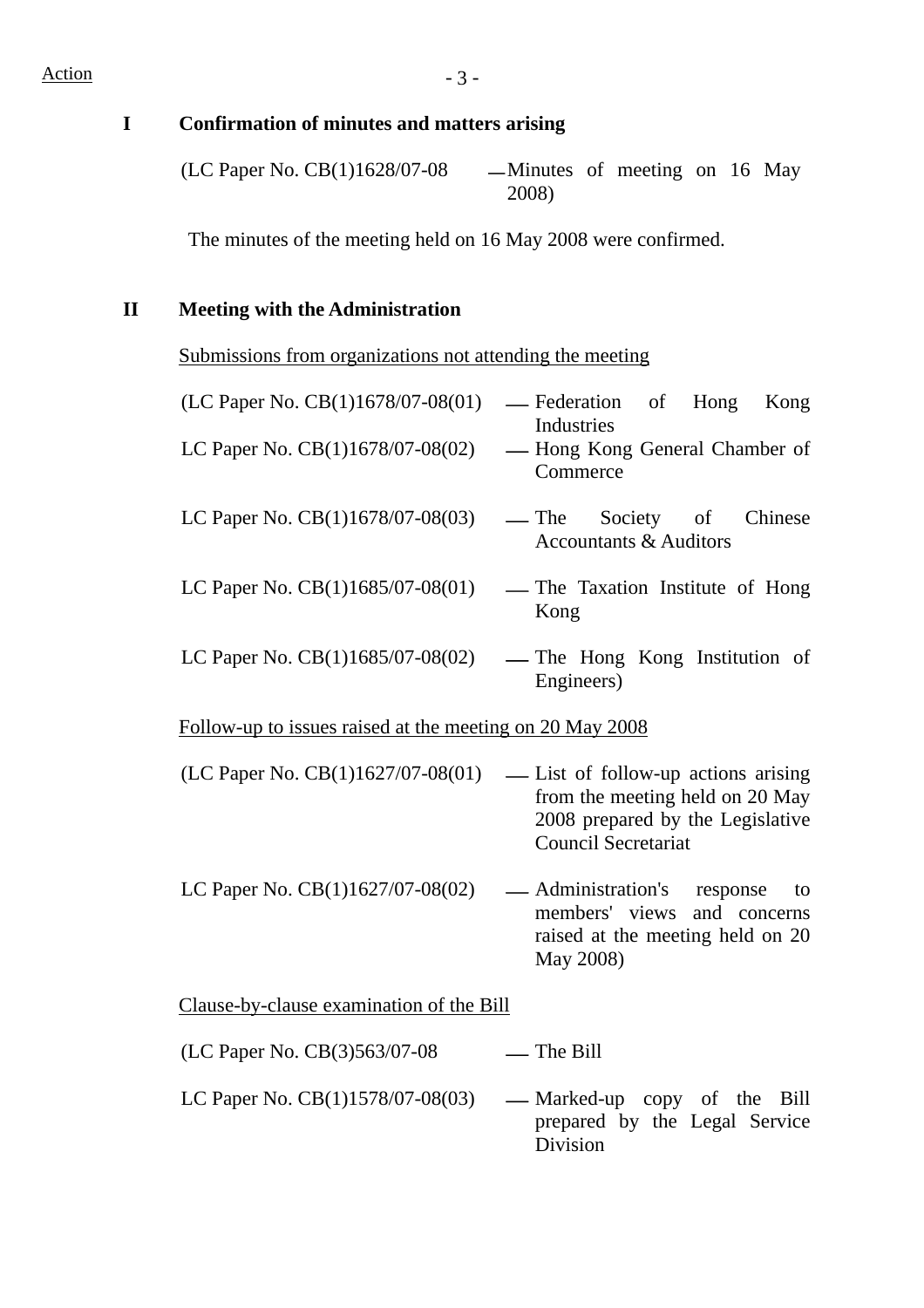| FIN CR 2/7/2201/07                 | — The Legislative Council Brief<br>issued by the Financial Services<br>and the Treasury Bureau |
|------------------------------------|------------------------------------------------------------------------------------------------|
| LC Paper No. $CB(1)1578/07-08(01)$ | -Letter dated 2 May 2008 from<br>Assistant Legal Adviser (ALA) to<br>the Administration        |
| LC Paper No. CB(1)1578/07-08(02)   | — Administration's<br>response<br>to<br>ALA's letter dated 2 May 2008)                         |

 The Bills Committee deliberated (Index of proceedings attached at **Appendix**).

Follow-up actions to be taken by the Administration

2. The Administration undertook to provide its written response to the five submissions after the meeting.

(*Post-meeting note*: The Administration's response was issued to members vide LC Paper No. CB(1)1884/07-08 on 12 June 2008.)

Proposal to lower the standard rate for salaries tax and tax under personal assessment (clause 7)

3. Some members opposed to the proposed lowering of the standard rate of salaries tax and tax under personal assessment as they considered that the proposal would mainly benefit the high-income groups and would result in substantial revenue losses in the long run. Mr LEE Cheuk-yan observed that if clause 7 of the Bill was voted on separately at the Council meeting, the Bills Committee would not have to consider moving a Committee Stage amendment (CSA) in its name for objecting to the proposal. Members invited the legal adviser of the Bills Committee to confirm the voting arrangements for the Committee Stage of the Bill after the meeting.

Proposal to lower the corporate profits tax rate (clause 10)

4. Some members remained unconvinced of the justification for lowering the corporate profits tax rate across the board irrespective of the scale of operation and assessable profits of the corporations. They were of the view that the proposed lowering of the corporate profits tax rate from 17.5% to 16.5% should only apply to small and medium taxpaying corporations while big corporations making large profits should be subject to the existing tax rate. In this connection, Mr Albert HO moved the following motion, which was seconded by Mr LEE Cheuk-yan: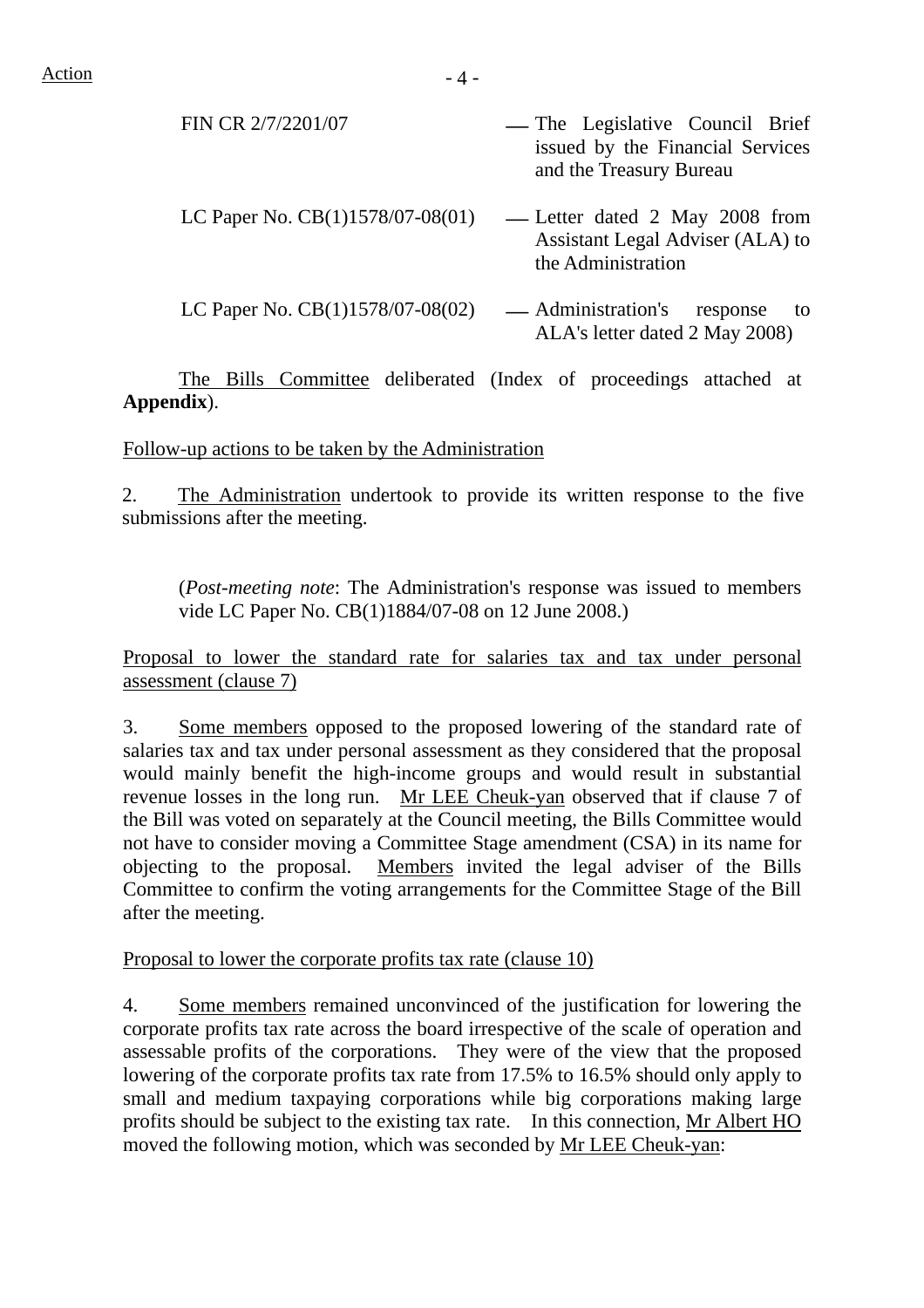"動議法案委員會提出委員會審議階段修正案,使草案第 10 條對 《稅務條例》附表 8 新建議的利得稅率 16.5%只適用於盈利額不 多於 1000 萬元的公司或企業。"

#### (Translation)

"That it is moved that a Committee Stage amendment be proposed by the Bills Committee to the effect that the new profits tax rate of 16.5% proposed for Schedule 8 to the Inland Revenue Ordinance under clause 10 of the Bill only applies to corporations or enterprises with a profit of not more than \$10 million."

5. The Chairman ruled that the motion was relevant to the agenda item under discussion and invited members to speak. Mr CHAN Kam-lam did not agree with the proposed amendment in Mr HO's motion. He considered the proposed change unfair as corporations, irrespective of their scale, had likewise put in a lot of effort to maximize their profitability. Mr CHAN was of the view that at times of a substantial fiscal surplus, there was no practical reason for the Government to levy profits tax on business corporations at the current rate. The proposed lowering of the tax rate could provide incentive to corporations of different scales to set up their business in Hong Kong. Mr Howard YOUNG shared Mr CHAN's view. Mr YOUNG opined that the pros and cons of the amendment proposed by Mr Albert HO could be debated during the resumption of Second Reading debate on the Bill. On this occasion, it would suffice for members to decide whether the proposed CSA should be moved in the name of the Bills Committee

6. The Administration advised that the amendment proposed by Mr Albert HO would in effect introduce a progressive corporate profits tax regime instead of merely a change in the tax rate. The proposed amendment would complicate the existing simple taxation system of Hong Kong (under which there was only a flat corporate profits tax rate). It cautioned that some corporations might try to reduce their tax burden by splitting up their business so that each smaller entity would be subject to the lower tax rate. Moreover, the existing narrow tax base would worsen as the bulk of profits tax would be borne by only a few large corporations.

7. Ms Emily LAU supported the proposed amendment. She was of the view that the problem of a narrow tax base was the result of the Administration's failure to take forward a tax reform. Mr Albert HO added that the payment of corporate profits tax by only a small number of taxpaying corporations was the result of an unbalanced taxation system. Mr HO said that a fair taxation system should be developed in line with the principle of "ability-to-pay" and called on members to support his motion.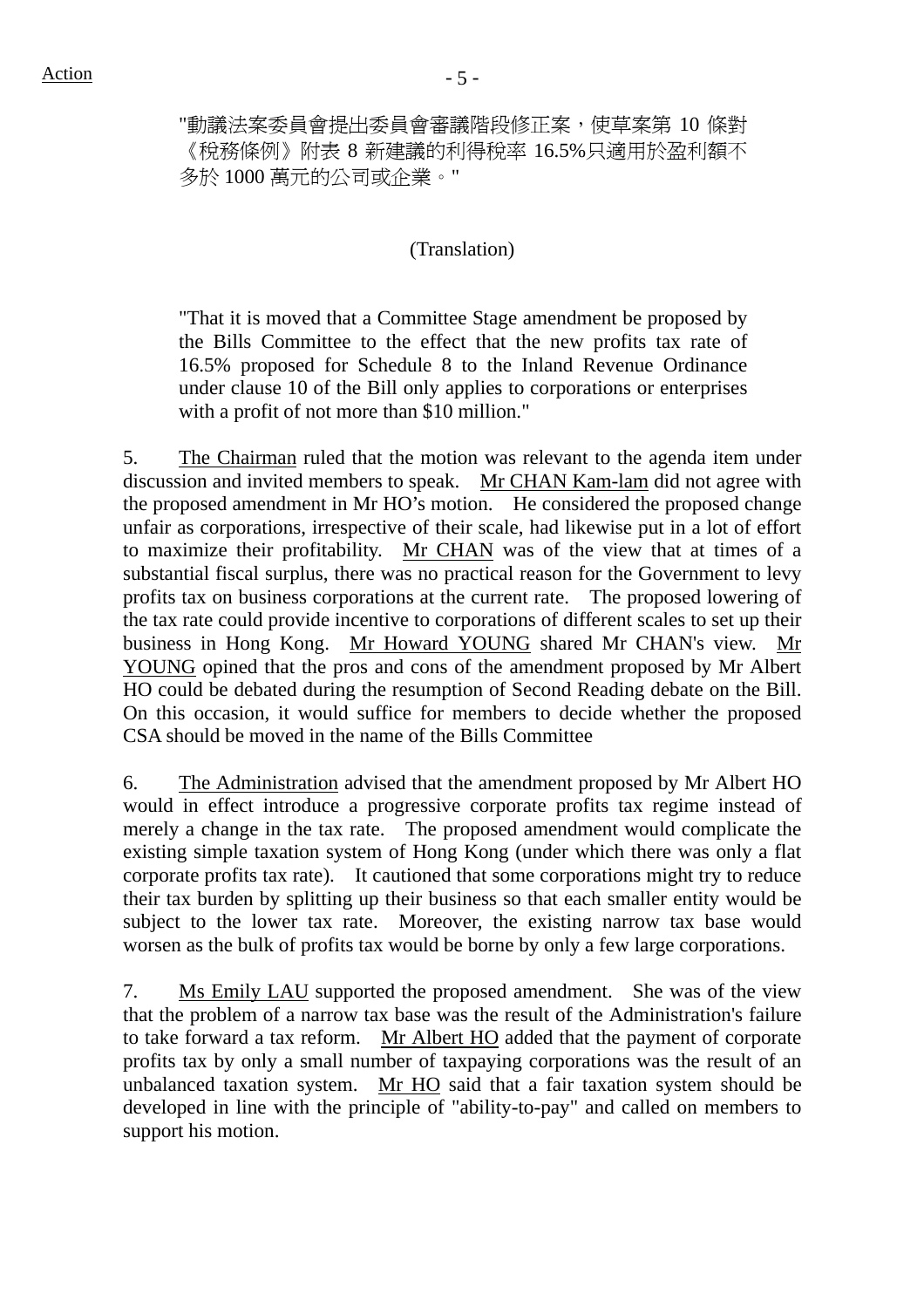8. The Chairman put Mr Albert HO's motion to vote. Of the nine members present, six members voted for and two members voted against the motion. The Chairman abstained. The Chairman declared the motion passed by the Bills Committee.

9. Pursuant to the motion passed, members noted that the legal adviser of the Bills Committee would prepare the draft CSA to be moved in the name of the Bills Committee. Members also agreed that the draft CSA be circulated to members for consideration when ready.

Proposed waiver of the hotel accommodation tax (clause 2 and Part 3 (clauses 12 to 14))

10. Mr LEE Cheuk-yan maintained his objection to the waiver of the hotel accommodation tax. In this connection, he invited the legal adviser of the Bills Committee to also seek confirmation after the meeting as to whether clause 2 and clauses 12 to 14 under Part 3 of the Bill could be voted on separately at the Council meeting.

(*Post-meeting note*: The legal adviser's response to paragraphs 3 and 10, and the draft CSA prepared on the basis of the motion passed and after clarification with Mr LEE Cheuk-yan was issued to members vide LC Paper No. CB(1)1763/07-08 on 2 June 2008.)

Meeting arrangements and way forward

11. The Bills Committee completed clause-by-clause examination of the Bill. As members had by and large completed scrutiny of the Bill, they agreed that the meeting originally scheduled for 2 June 2008 would not be held. Members' views would be sought on the need or otherwise for holding a meeting on 5 June 2008 to consider the draft CSA to be prepared by the legal adviser and/ or the procedures for separate voting on individual clauses of the Bill. Members noted that the Administration planned to implement the hotel accommodation tax waiver with effect from 1 July 2008, if the Bill was enacted. Against that timeline, the Bill Committee noted that the proposed date for resumption of Second Reading debate on the Bill would be 25 June 2008 and the Bills Committee would submit its report to the House Committee on 13 June 2008.

(Post-meeting note: On the instruction of the Chairman, the meeting on 5 June 2008 would be held as scheduled. Members were notified of the meeting arrangement vide LC Paper No. CB(1)1778/07-08 on 3 June 2008.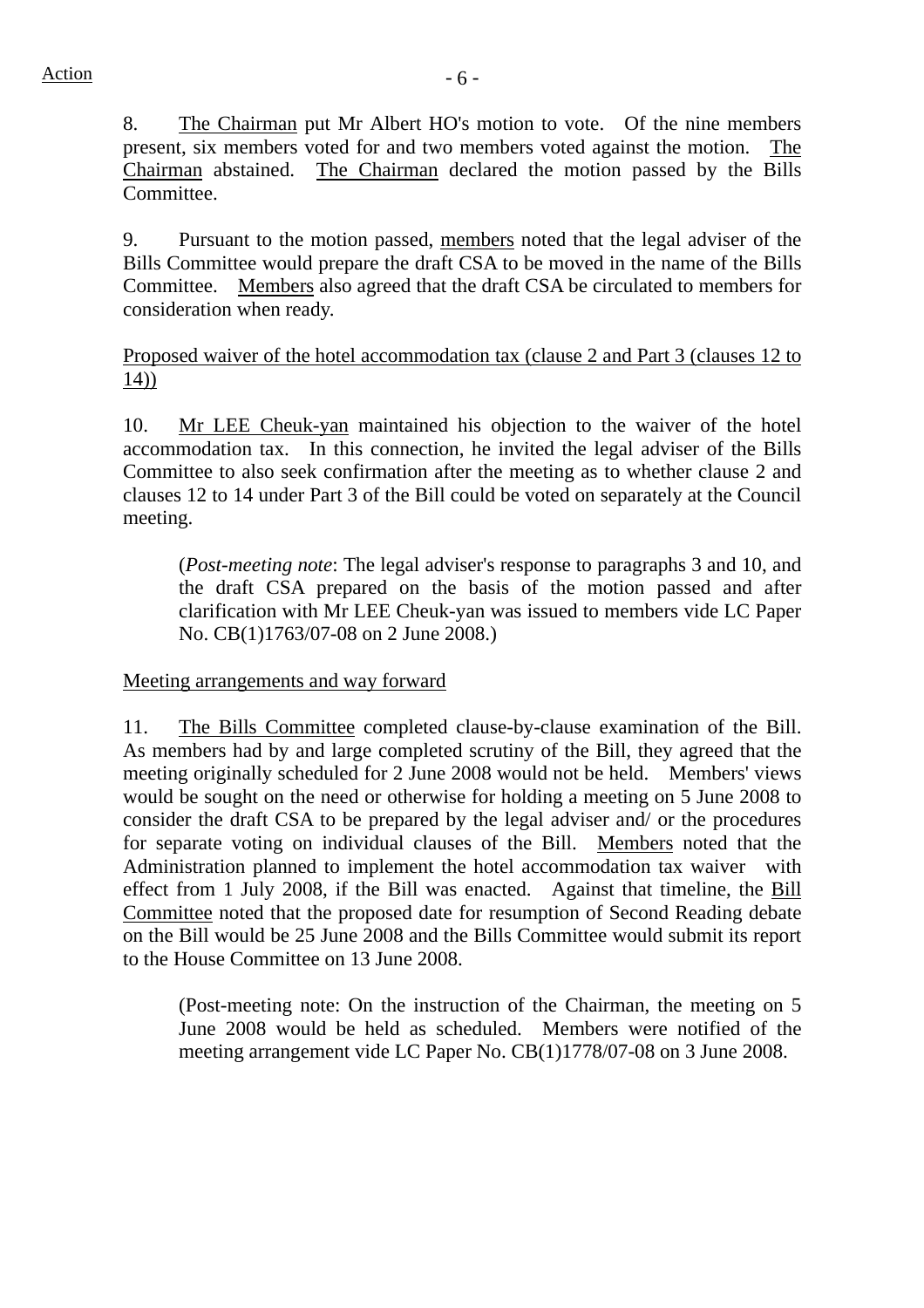# **III Any other business**

12. There being no other business, the meeting ended at 3:50 pm.

Council Business Division 1 Legislative Council Secretariat 22 July 2008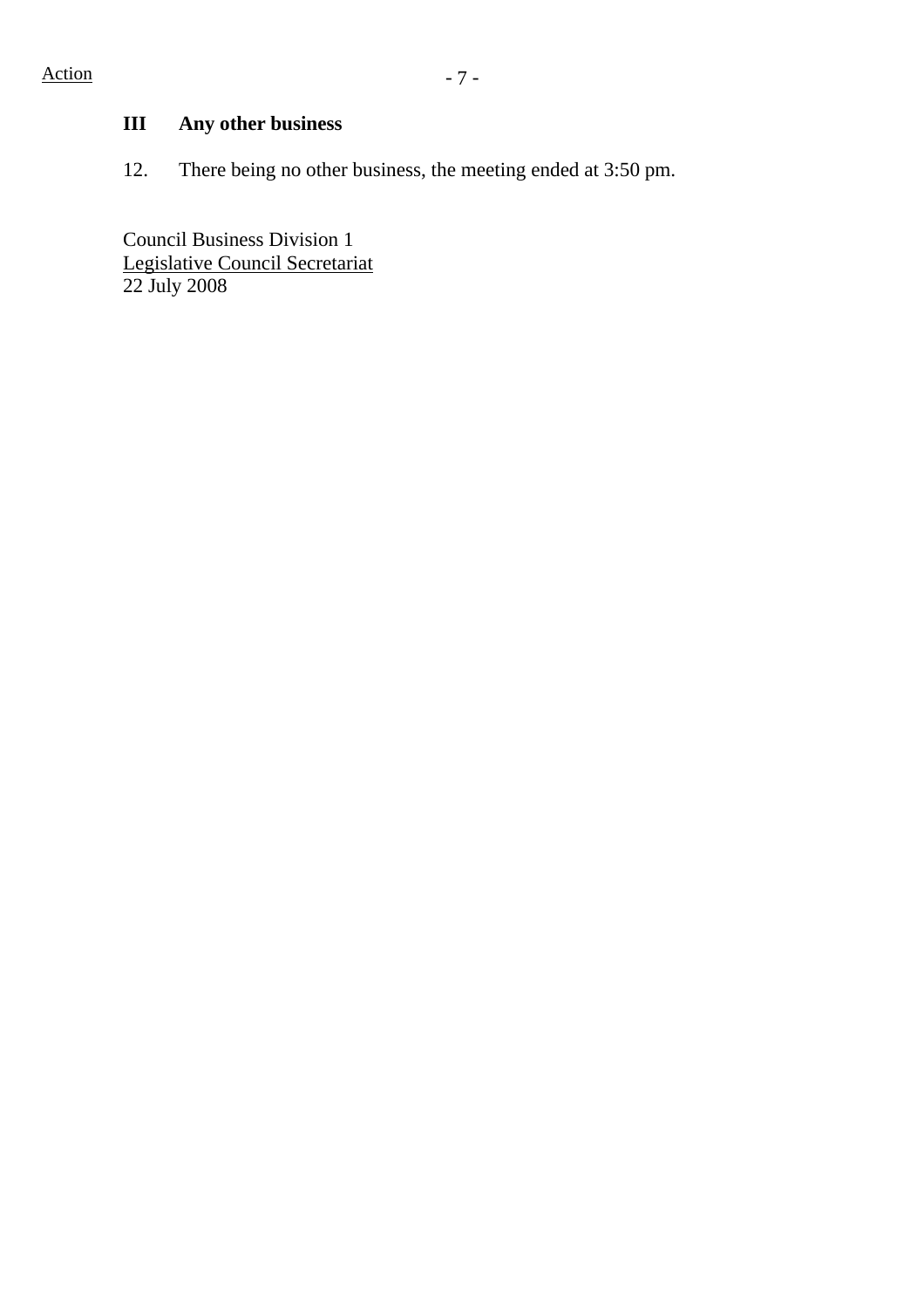### **Proceedings of the Bills Committee on Revenue Bill 2008 Third meeting on Thursday, 29 May 2008, at 2:30 pm in the Chamber of the Legislative Council Building**

| <b>Time</b><br><b>Marker</b> | <b>Speaker</b>             | Subject(s)                                                                                                                                                                                                                                                                                                                                                                                                                                                                                                                                                                                                                                                                                                                                    | <b>Action</b><br><b>Required</b>                                                               |
|------------------------------|----------------------------|-----------------------------------------------------------------------------------------------------------------------------------------------------------------------------------------------------------------------------------------------------------------------------------------------------------------------------------------------------------------------------------------------------------------------------------------------------------------------------------------------------------------------------------------------------------------------------------------------------------------------------------------------------------------------------------------------------------------------------------------------|------------------------------------------------------------------------------------------------|
| $000000 -$<br>000204         | Chairman                   | Confirmation of minutes of the $1st$ meeting held<br>2008<br>16<br>May<br>(LC)<br>Paper<br>No.<br>on<br>$CB(1)1628/07-08)$                                                                                                                                                                                                                                                                                                                                                                                                                                                                                                                                                                                                                    |                                                                                                |
| $000205 -$<br>000250         | Chairman<br>Administration | The Administration undertook to provide its<br>written response to the five submissions after the<br>meeting.                                                                                                                                                                                                                                                                                                                                                                                                                                                                                                                                                                                                                                 | The<br>Administration<br>take action<br>to<br>as required in<br>paragraph 2 of<br>the minutes. |
| $000251 -$<br>000757         | Chairman<br>Administration | The Administration's briefing on its response to<br>concerns and questions raised at the meeting held<br>20<br>May<br>2008<br>(LC)<br>Paper<br>No.<br>on<br>$CB(1)1627/07-08(02))$                                                                                                                                                                                                                                                                                                                                                                                                                                                                                                                                                            |                                                                                                |
| $000758 -$<br>001341         | Mr LEE Cheuk-yan<br>ALA3   | Mr LEE Cheuk-yan's view that the<br>(a)<br>Administration's response did not address<br>members' concern about the substantial<br>revenue losses resulting from the tax<br>reduction proposals in the long run, in<br>particular in the face of strong demand for<br>expenditure on areas such as health and<br>welfare. Mr LEE reiterated his objection<br>to the proposals to lower the standard rate<br>of salaries tax and tax under personal<br>assessment and the corporate profits tax<br>rate. His enquiry on whether individual<br>clauses of the Bill could be voted on<br>separately at the Council meeting so that<br>members could vote against the relevant<br>clauses proposing the tax reductions (i.e.<br>clauses 7 and 10). |                                                                                                |
|                              |                            | ALA3's response that she would confirm<br>(b)<br>the procedures for voting and advise<br>members after the meeting. As to Mr<br>LEE's view on moving Committee Stage<br>amendment (CSA) to revise the corporate<br>profits tax rate, ALA3's advice that CSAs<br>moved to a bill would be subject to<br>relevant provisions in the Rules of                                                                                                                                                                                                                                                                                                                                                                                                    | ALA3 to take<br>action<br>as<br>required<br>in<br>paragraph 3 of<br>the minutes.               |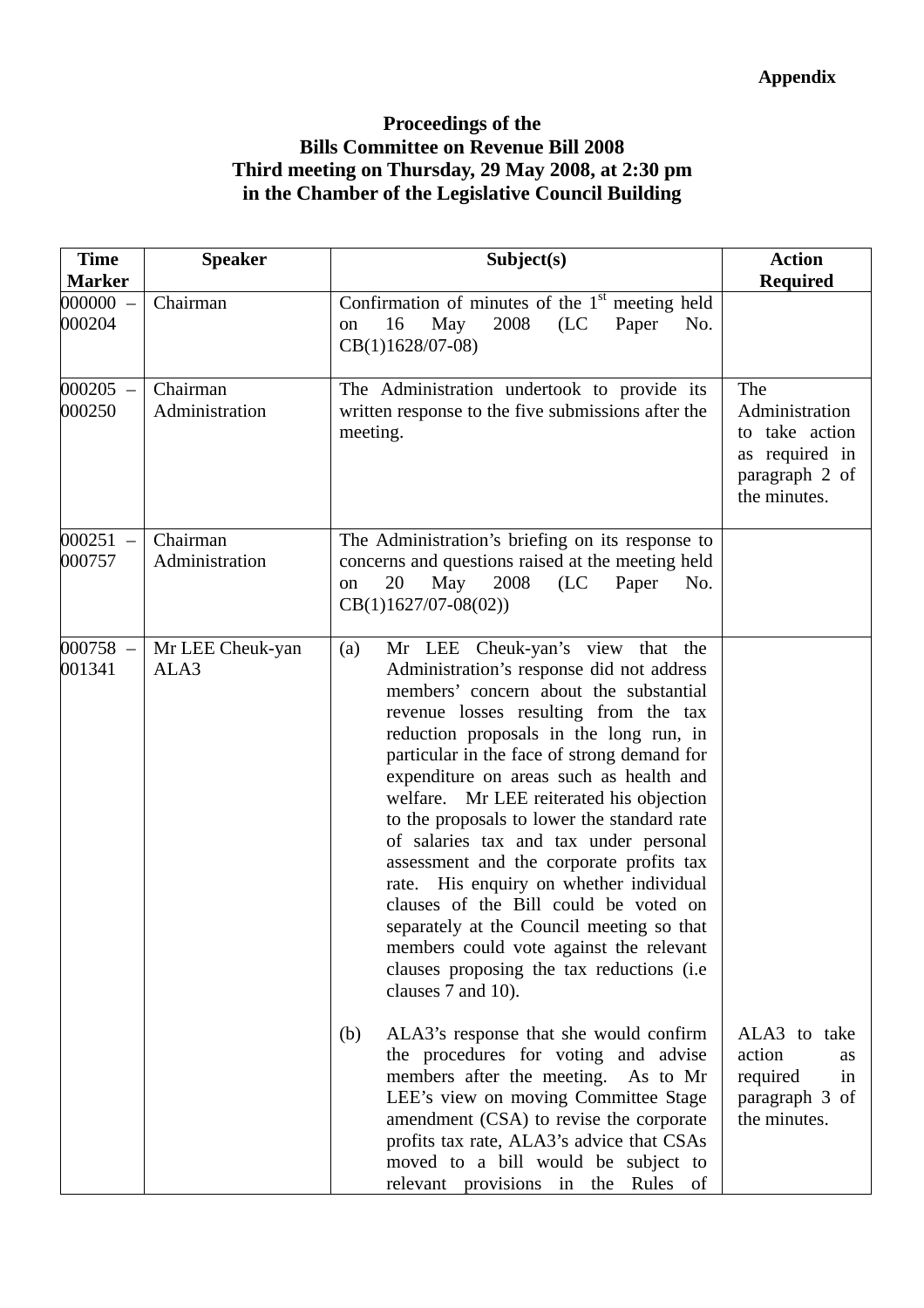|                      |                                                                                                                                                                                 |     | Procedure (RoP). Under RoP, CSAs,<br>which in the opinion of the President, had<br>the effect of disposing of or charging the<br>revenue could only be moved by a<br>Member with the consent of the Chief<br>Executive.                                                                                                                                                                                                                                                                              |  |
|----------------------|---------------------------------------------------------------------------------------------------------------------------------------------------------------------------------|-----|------------------------------------------------------------------------------------------------------------------------------------------------------------------------------------------------------------------------------------------------------------------------------------------------------------------------------------------------------------------------------------------------------------------------------------------------------------------------------------------------------|--|
| $001342 -$<br>004522 | Mr Frederick FUNG<br>Administration<br><b>Miss</b><br><b>CHAN</b><br>Yuen-han<br>Mr Albert HO<br>ALA3<br>Chairman<br><b>Miss</b><br><b>TAM</b><br>Heung-man<br>Mr LEE Cheuk-yan | (a) | Mr Frederick FUNG's observation that the<br>information<br>provided<br>by<br>the<br>Administration in its response (LC Paper<br>No. CB(1)1627/07-08(02)) revealed an<br>increasing number<br>of taxpaying<br>corporations in the past five years<br>although there had not been any reduction<br>in the corporate profits tax rate.<br>The<br>Administration's argument that lowering<br>the corporate profits tax rate would<br>increase the competitiveness of Hong<br>Kong was not well-grounded. |  |
|                      |                                                                                                                                                                                 | (b) | The Administration's advice that reduction<br>in profits tax was a global trend. While<br>many economies<br>also<br>offered<br>tax<br>incentives, Hong Kong's competitive edge<br>was mainly founded on its low and simple<br>taxation system. Even if reduced by one<br>percentage point, the profits tax rate of<br>16.5% was still above the 2002-2003<br>level.                                                                                                                                  |  |
|                      |                                                                                                                                                                                 | (c) | Objection expressed by Miss CHAN<br>Yuen-han, Mr Albert HO and Miss TAM<br>Heung-man to the Administration's<br>rationale for lowering the corporate profits<br>tax rate. View shared by Miss CHAN and<br>Miss TAM that some members of the<br>business community and the accountancy<br>profession had expressed support for<br>maintaining the existing rate so that more<br>resources would be available to help the<br>needy.                                                                    |  |
|                      |                                                                                                                                                                                 | (d) | Miss CHAN Yuen-han pointed out that<br>Members of the Hong Kong Federation of<br>Trade Unions had all along supported the<br>introduction of progressive corporate<br>profits tax so that business corporations<br>making huge profits would be subject to a<br>higher tax rate. Mr Albert HO expressed<br>a similar view and suggested that the                                                                                                                                                     |  |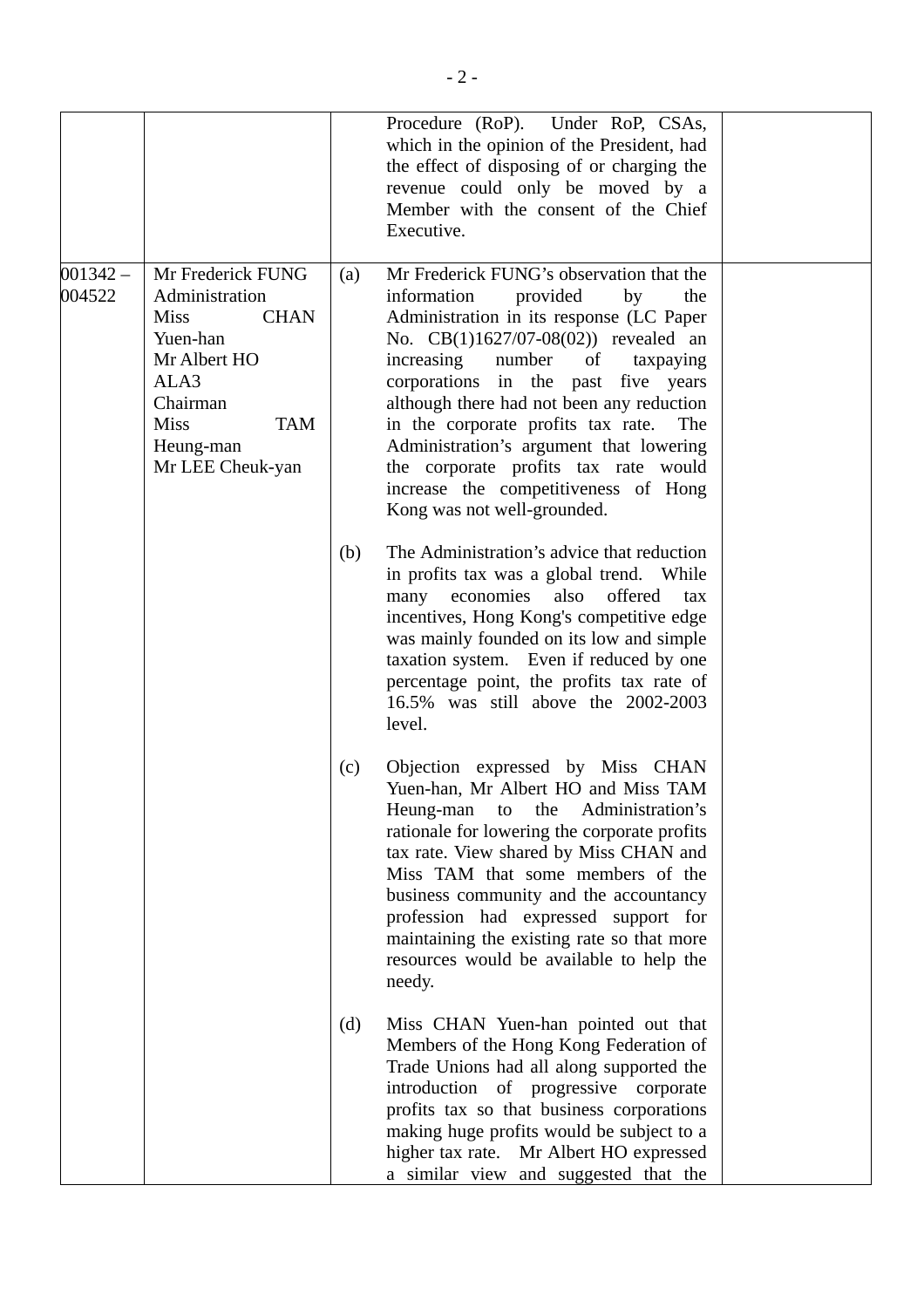|  |     | proposed corporate tax rate of 16.5%<br>should only apply to corporations with<br>annual profits not exceeding \$10 million.                                                                                                                                                                                                                                                                                                                                         |  |
|--|-----|----------------------------------------------------------------------------------------------------------------------------------------------------------------------------------------------------------------------------------------------------------------------------------------------------------------------------------------------------------------------------------------------------------------------------------------------------------------------|--|
|  | (e) | Miss TAM Heung-man's view that instead<br>of lowering the corporate profits tax rate,<br>the Administration should consider other<br>incentives<br>enhance<br>the<br>tax<br>to<br>competitiveness of Hong Kong, such as<br>group tax relief and tax concession for<br>corporations<br>setting<br>regional<br>up<br>headquarters in Hong Kong.                                                                                                                        |  |
|  | (f) | The Administration's response that in the<br>of<br>2008-2009<br>the<br><b>Budget</b><br>course<br>consultation, there was clear support from<br>the business sector and the accountancy<br>profession for the tax reduction proposals.<br>The proposed reduction would benefit a<br>large number of small and medium sized<br>enterprises, bearing in mind that about<br>70% of the taxpaying corporations were<br>making annual profits of \$1 million or<br>below. |  |
|  | (g) | Concern shared by Mr Frederick FUNG,<br>Mr LEE Cheuk-yan and Miss TAM<br>Heung-man that the proposed lowering of<br>the standard rate for salaries tax and tax<br>under personal assessment would mainly<br>benefit high-income groups who had the<br>ability to pay tax. Miss TAM's view that<br>instead of alleviating the tax burden of the<br>high-income groups, more relief measures<br>should be implemented to help the needy.                               |  |
|  | (h) | The Administration's response that apart<br>from salaries tax and personal assessment<br>taxpayers, the proposed lowering of the<br>standard rate would also benefit 24 600<br>unincorporated profits taxpayers and a<br>number of property taxpayers. Proposals<br>on other policy initiatives to help the<br>needy were set out in the 2008-2009<br>Budget, while the scope of this Bill<br>covered only the revenue proposals.                                    |  |
|  |     |                                                                                                                                                                                                                                                                                                                                                                                                                                                                      |  |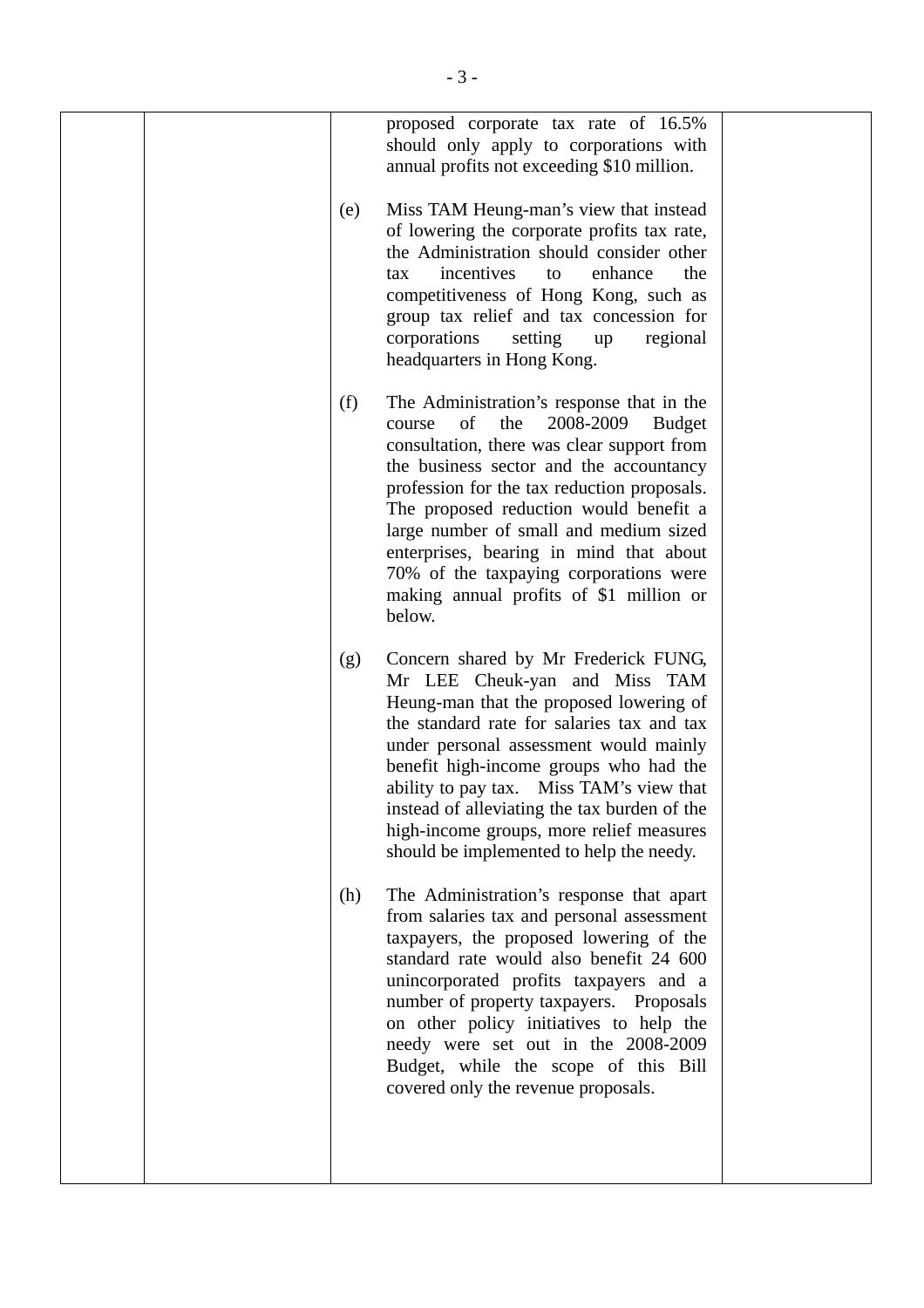| $004523 -$           | Chairman                           | Clause-by-clause examination of the Bill                                                                                                                                                                                                                                                        |  |
|----------------------|------------------------------------|-------------------------------------------------------------------------------------------------------------------------------------------------------------------------------------------------------------------------------------------------------------------------------------------------|--|
| 004644               | Administration                     | Part 2 - Amendments to Inland Revenue<br><b>Ordinance</b>                                                                                                                                                                                                                                       |  |
|                      |                                    | Clause 4 - Sections added                                                                                                                                                                                                                                                                       |  |
|                      |                                    | Deductions<br>16I.<br>for<br>specified<br>capital<br>expenditure incurred in relation to environmental<br>protection facilities                                                                                                                                                                 |  |
|                      |                                    | Members raised no query on the proposed section<br>16I.                                                                                                                                                                                                                                         |  |
| $004645 -$<br>004744 | Mr LEE Cheuk-yan<br>Chairman       | Mr LEE Cheuk-yan indicated that he<br>(a)<br>would propose that the Bills Committee<br>should move a CSA in its name to the<br>effect that the reduction of the corporate<br>profits tax rate to 16.5% would only apply<br>to corporations making annual profits not<br>exceeding \$10 million. |  |
|                      |                                    | The Chairman suggested and members<br>(b)<br>agreed that the motion be dealt with after<br>the Bills Committee had completed<br>clause-by-clause examination of the Bill.                                                                                                                       |  |
| $004745 -$<br>005818 | Chairman<br>Administration<br>ALA3 | Proceeds of sale of<br>16J.<br>environmental<br>protection facilities to be treated as trading<br>receipts                                                                                                                                                                                      |  |
|                      |                                    | 16K.<br>Environmental protection facilities owned<br>as at commencement date                                                                                                                                                                                                                    |  |
|                      |                                    | Members raised no query on the proposed<br>sections 16J and 16K.                                                                                                                                                                                                                                |  |
|                      |                                    | Schedule 17<br>Environmental<br>protection<br>facilities                                                                                                                                                                                                                                        |  |
|                      |                                    | ALA3's reference to section 2 of Part 2 of<br>(a)<br>the proposed Schedule 17 and asked<br>members to consider whether                                                                                                                                                                          |  |
|                      |                                    | it was necessary to suitably revise<br>(i)<br>the section, taking into account that<br>the Hong Kong Energy Efficiency<br>Registration Scheme for Buildings<br>Scheme)<br>registered<br>(the<br>the<br>"buildings", not the "installations";                                                    |  |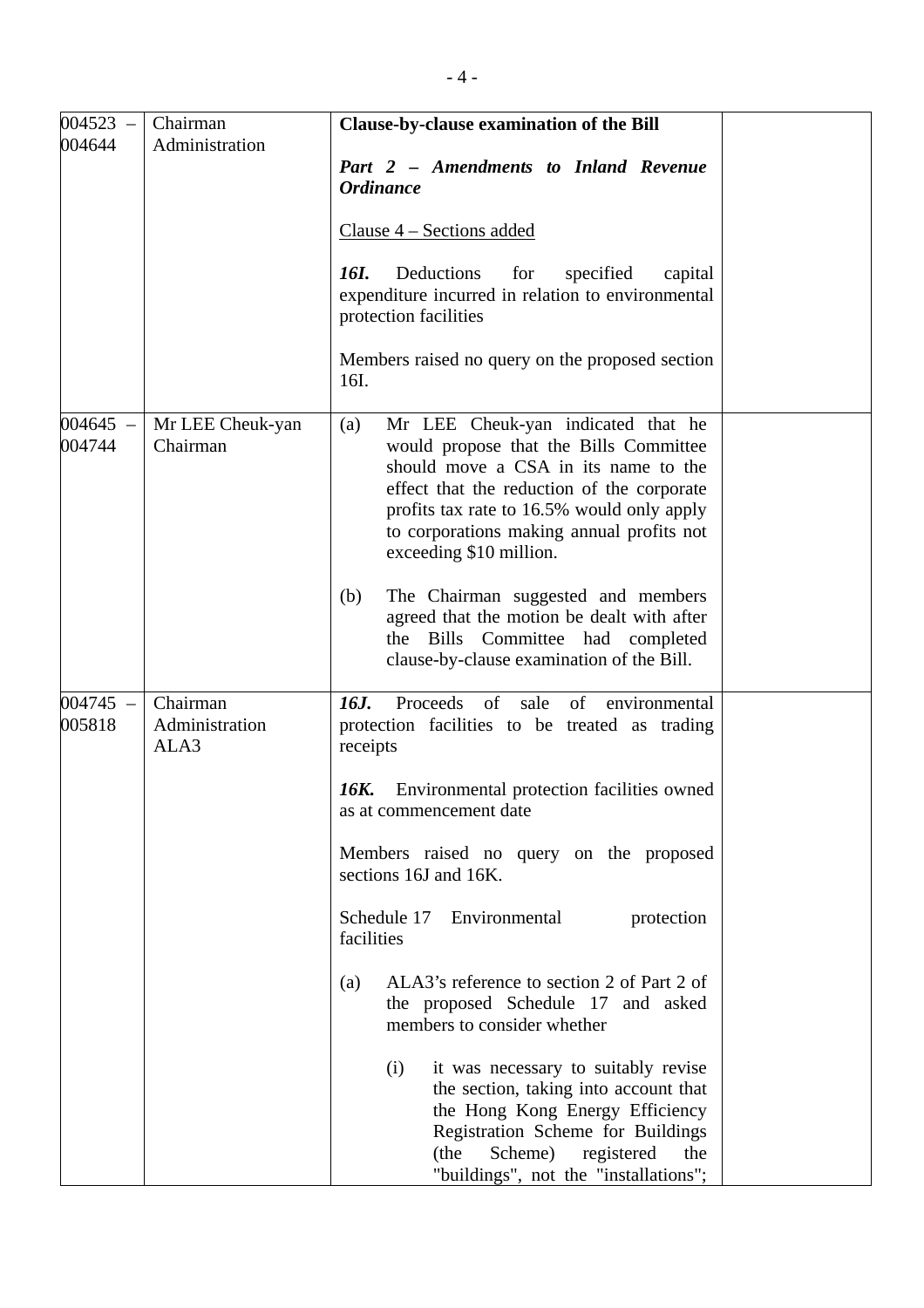|        |                     | and                                                                                                                                                                                                                                                                                                                                                                                                                                                                                                                                                                                                                                                                                                                                                                                   |
|--------|---------------------|---------------------------------------------------------------------------------------------------------------------------------------------------------------------------------------------------------------------------------------------------------------------------------------------------------------------------------------------------------------------------------------------------------------------------------------------------------------------------------------------------------------------------------------------------------------------------------------------------------------------------------------------------------------------------------------------------------------------------------------------------------------------------------------|
|        |                     | it was necessary to align the term<br>(ii)<br>"building installations" in<br>the<br>proposed Schedule 17 with the term<br>"building<br>services<br>installations"<br>used in the Building Energy Codes<br>of Practice for various types of<br>installations issued by the Electrical<br>Mechanical<br>Services<br>and<br>Department.                                                                                                                                                                                                                                                                                                                                                                                                                                                  |
|        |                     | The Department of Justice's advice that<br>(b)<br>the register of building venues that had<br>been registered under the<br>Scheme<br>contained the type of installation which<br>was in compliance with the respective<br>code of practice. The Administration's<br>response that in order to support his claim<br>under the proposed section 16I, a person<br>could submit a copy of the Certificate of<br>Registration<br>that<br>covered<br>those<br>installations for which specified capital<br>expenditure was incurred.<br>The term<br>"building installations" included "building<br>installations".<br>services<br>The<br>Administration's view that the drafting of<br>the provision was sufficiently clear and<br>would unlikely give rise to operational<br>difficulties. |
|        | $005819$ – Chairman | Clause $5 -$ Approved charitable donations                                                                                                                                                                                                                                                                                                                                                                                                                                                                                                                                                                                                                                                                                                                                            |
| 010354 | Administration      | Clause $6$ – Section added                                                                                                                                                                                                                                                                                                                                                                                                                                                                                                                                                                                                                                                                                                                                                            |
|        |                     | Reduction of taxes for year of assessment<br>90.<br>2007-2008                                                                                                                                                                                                                                                                                                                                                                                                                                                                                                                                                                                                                                                                                                                         |
|        |                     | Clause 7 - Standard rate                                                                                                                                                                                                                                                                                                                                                                                                                                                                                                                                                                                                                                                                                                                                                              |
|        |                     | Clause $8 - Rates$                                                                                                                                                                                                                                                                                                                                                                                                                                                                                                                                                                                                                                                                                                                                                                    |
|        |                     | $Clause 9 - Allowances$                                                                                                                                                                                                                                                                                                                                                                                                                                                                                                                                                                                                                                                                                                                                                               |
|        |                     | Clause $10$ – Rate of profits tax in respect of a<br>corporation                                                                                                                                                                                                                                                                                                                                                                                                                                                                                                                                                                                                                                                                                                                      |
|        |                     | Clause 11 - Schedules 17 and 18 added                                                                                                                                                                                                                                                                                                                                                                                                                                                                                                                                                                                                                                                                                                                                                 |
|        |                     | Environmental<br>Schedule 17<br>protection                                                                                                                                                                                                                                                                                                                                                                                                                                                                                                                                                                                                                                                                                                                                            |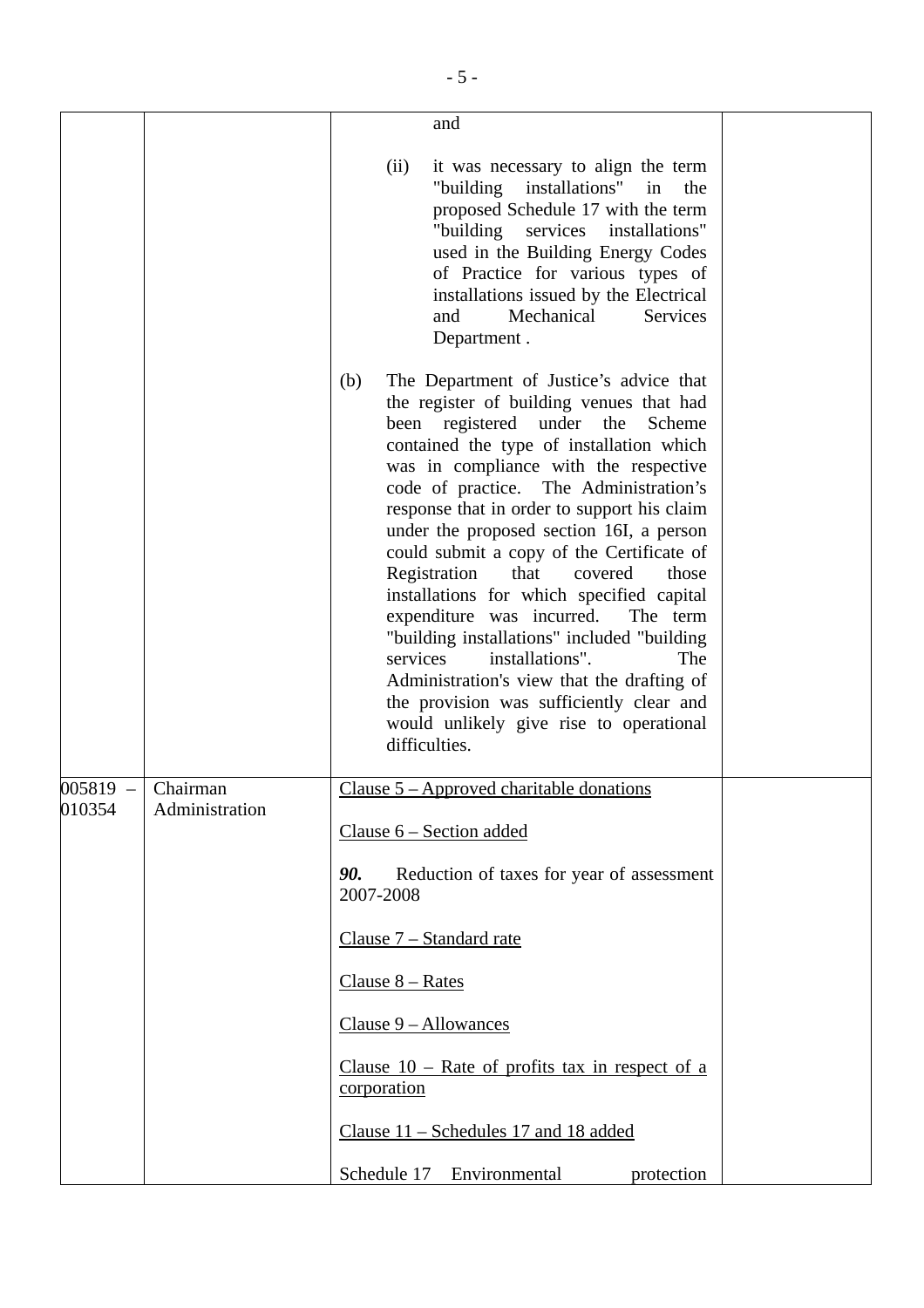|                      |                                                                                                                              | facilities                                                                                                                                                                                                                                       |                                                                                   |
|----------------------|------------------------------------------------------------------------------------------------------------------------------|--------------------------------------------------------------------------------------------------------------------------------------------------------------------------------------------------------------------------------------------------|-----------------------------------------------------------------------------------|
|                      |                                                                                                                              | Schedule 18 Reduction of taxes for year of<br>assessment 2007-2008                                                                                                                                                                               |                                                                                   |
|                      |                                                                                                                              | Members raised no query on clauses 5 to 11.                                                                                                                                                                                                      |                                                                                   |
| $010355 -$<br>010702 | Administration<br>Chairman                                                                                                   | Part 3(clauses 12 to 14) – Amendments to Hotel<br><b>Accommodation Tax Ordinance</b>                                                                                                                                                             |                                                                                   |
|                      |                                                                                                                              | Clause $12 - Tax on a commonation charges$<br>Amendment to section 3(1) of the Hotel<br><b>Accommodation Tax Ordinance</b>                                                                                                                       |                                                                                   |
|                      |                                                                                                                              | Clause $13 - Tax$ to be paid and returns made to<br>Collector                                                                                                                                                                                    |                                                                                   |
|                      |                                                                                                                              | Clause 14 - Schedule added                                                                                                                                                                                                                       |                                                                                   |
|                      |                                                                                                                              | Schedule<br>Rate specified for purposes of<br>section $3(1)$                                                                                                                                                                                     |                                                                                   |
|                      |                                                                                                                              | <b>Part 4 - Transitional Provisions</b>                                                                                                                                                                                                          |                                                                                   |
|                      |                                                                                                                              | Clause $15$ – Interpretation                                                                                                                                                                                                                     |                                                                                   |
|                      |                                                                                                                              | Clause $16$ – Allowances granted for current year<br>of assessment                                                                                                                                                                               |                                                                                   |
|                      |                                                                                                                              | Clause $17$ – Applications for holding over<br>payment of provisional salaries tax on additional<br>grounds                                                                                                                                      |                                                                                   |
|                      |                                                                                                                              | Clause $18$ – Applications for holding over<br>payment of provisional profits tax on additional<br>grounds                                                                                                                                       |                                                                                   |
|                      |                                                                                                                              | Clause $19$ – Applications under section 17 or 18:<br>general provisions                                                                                                                                                                         |                                                                                   |
|                      |                                                                                                                              | Members raised no query on clauses 12 to 19.                                                                                                                                                                                                     |                                                                                   |
| $010703 -$<br>011920 | Chairman<br>Mr LEE Cheuk-yan<br>ALA3<br>Mr CHAN Kam-lam<br>Administration<br>Mr Howard YOUNG<br>Ms Emily LAU<br>Mr Albert HO | Motion moved by Mr Albert HO and seconded by<br>Mr LEE Cheuk-yan on "動議法案委員會提出委<br>員會審議階段修正案,使草案第10條對《稅務<br>條例》附表 8 新建議的利得稅率 16.5%只適用<br>於盈利額不多於1000萬元的公司或企業。<br>After discussion, the motion was voted on and<br>passed by the Bills Committee. | ALA3 to take<br>actions<br>as<br>required<br>in<br>paragraph 9 of<br>the minutes. |